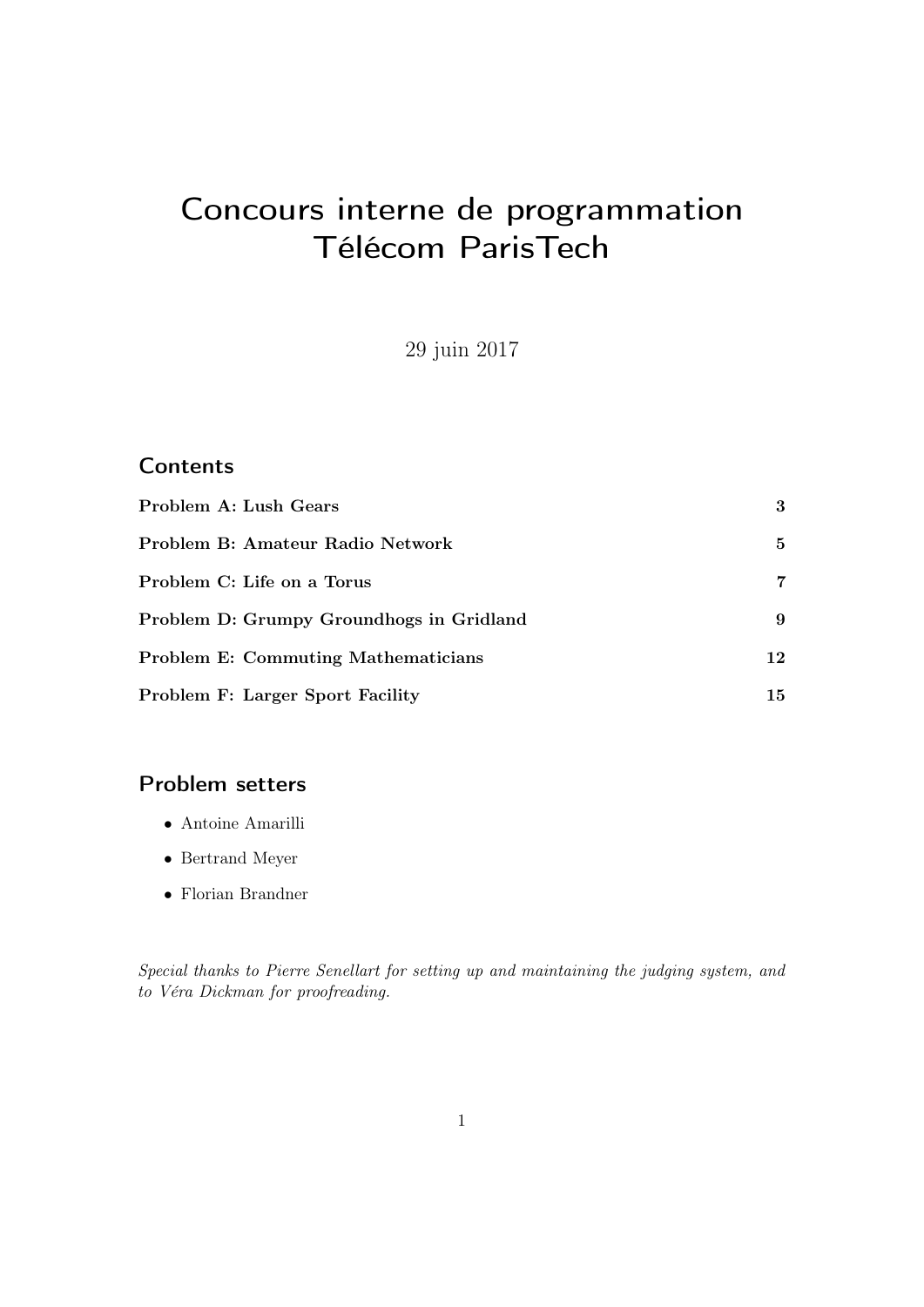### Barème

### Barème pour le cours INF280

Si vous êtes inscrit au cours INF280 en 2016–2017, votre solution pour chaque exercice sera évaluée : elle recevra la note maximale pour cet exercice si elle est acceptée par le juge en ligne, sinon elle recevra une note fractionnaire. Chaque exercice a le même poids dans le barème final.

Attention : vous devez soumettre votre solution, même partielle, sur le juge en ligne pour être corrigé.

Les soumission incorrectes et le temps de soumission n'interviennent pas dans la notation.

#### Classement

Un classement de l'ensemble des participants sera établi à l'issue du concours. Il est indépendent du cours INF280. Il est basé uniquement sur les exercices pour lesquels votre code est accepté par le juge, et il suit les règles du SWERC.

- 1. Les participants sont classés en premier lieu par nombre décroissant d'exercices résolus.
- 2. Pour les participants qui ont résolu le même nombre d'exercices, les candidats sont classés par temps de départage croissant. Le temps de départage d'un candidat est la somme, pour chaque problème résolu par ce candidat, du temps entre le début du concours et la soumission de la première solution acceptée pour ce problème par ce candidat. Chaque soumission rejetée pour un problème finalement résolu par le candidat ajoute un malus de 20 minutes au temps de départage du candidat. Les soumissions rejetées sont sans effet si elles concernent un problème que le candidat n'a pas résolu.

Les étudiants seront appelés, dans l'ordre du classement, à représenter Télécom au concours ACM-ICPC SWERC 2017 qui se déroulera les 25 et 26 novembre prochain à Télécom. Les six premiers étudiants éligibles et volontaires seront retenus.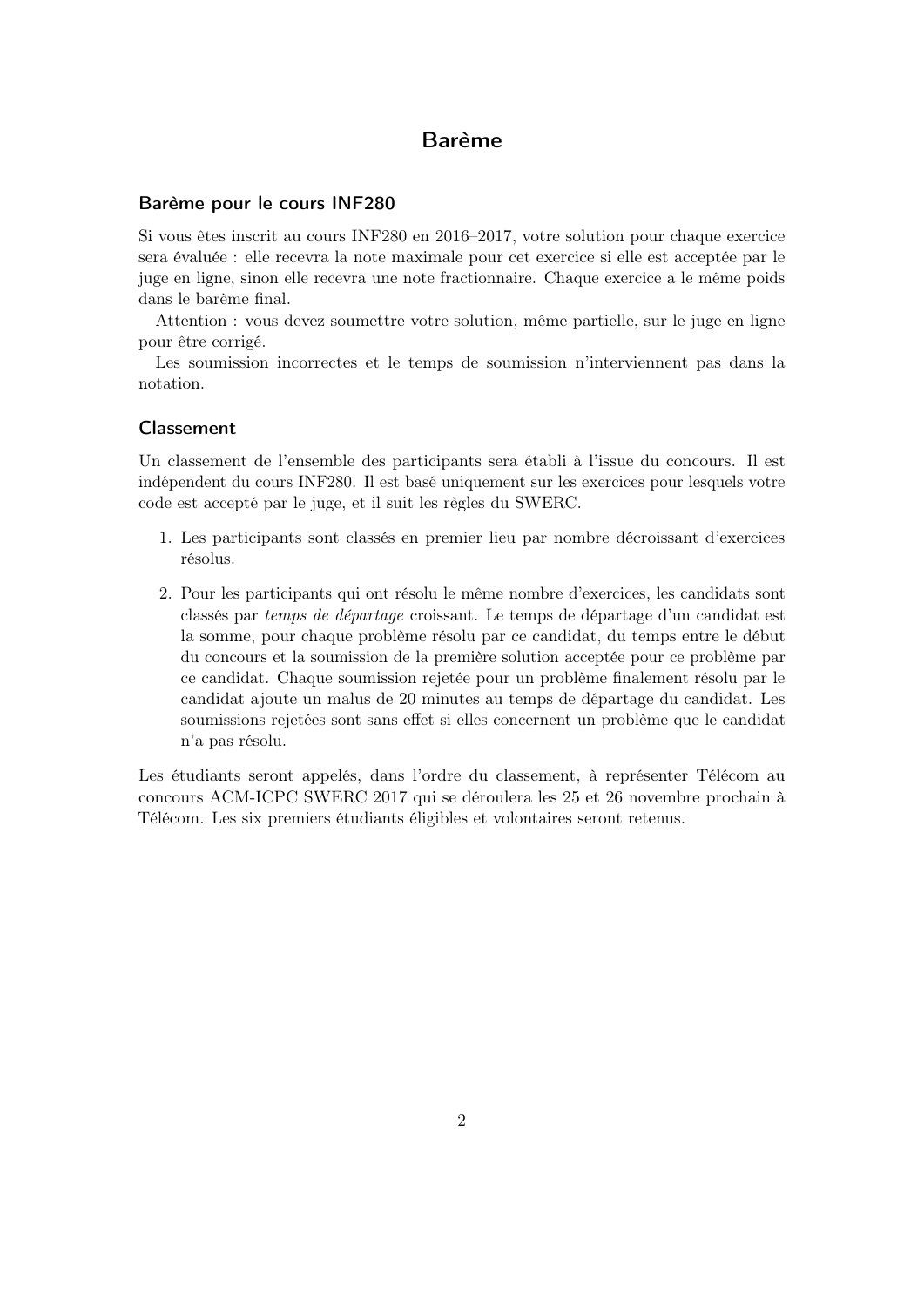### Problem A: Lush Gears

### Time limit: 5 seconds

<span id="page-2-0"></span>When they are not hiking, climbing or skiing in the backcountry, the Outdoor & Adventure Club of Télécom ParisTech is constantly scavenging for new gear to support their expeditions. Luckily for them, last week, they received a generous donation from a former Télécom student who now manages the famous mountain equipment shop "Indiana Jones's Cave". The manager has awarded them a voucher worth C chococoins that they can spend in her shop. However, the voucher can only be used once, and any money that remains afterwards is irremediably lost!

The Outdoor  $\&$  Adventure Club has already set up a list of K gear types that they would like to purchase: tents, sleeping bags, stoves, ropes, harnesses, carabiners, ice axes, crampons, ice screws, etc. They also know how many copies of each gear type they would like to purchase. Now, for each gear type, Indiana Jones's Cave has many models: some are quite cheap and others are more expensive. Each model passes the Club's safety requirement, so the Club is fine with buying any model. Hence, the Club must choose, for each gear type, which model they will be purchasing in the requested quantity: to simplify maintenance, they will only choose one single model for each gear type. As they have the choice between models for each gear type, the goal of the Club is to spend their money in a way that minimises the number of chococoins that are lost.

#### Input

The input consists of several test cases. The first line consists of an integer indicating the number of test cases. Each test case follows. The first line of a test case consists of two integers  $0 \leq C \leq 10000$  and  $0 \leq K \leq 45$  separated by a single space: C stands for the value of the voucher in chococoins and  $K$  stands for the number of different gear types that the Club wants to buy. This is followed by  $K$  lines describing each gear type, with each line consisting of the following integers separated by single spaces: the first integer  $1 \leq M_i \leq 25$  indicates the number of available models for this gear type, the next M integers  $1 \le P_{i,j} \le 5000$  indicate the price of each model, and the last integer  $0 \le Q_i \le 10$  indicates how many copies of this gear type the Club wants to buy.

#### **Output**

For each test case in the input, your program should produce one line. If there is no choice of models that will allow the Club to buy the requested number of copies for each gear type, the contents of the line should be IMPOSSIBLE. Otherwise, the contents of the line should be a positive integer  $d \geq 0$  which describes the number of chococoins that will be lost when the Club buys the requested number of copies for each gear type with a choice of models that minimizes this number. There should be no blank lines in your output.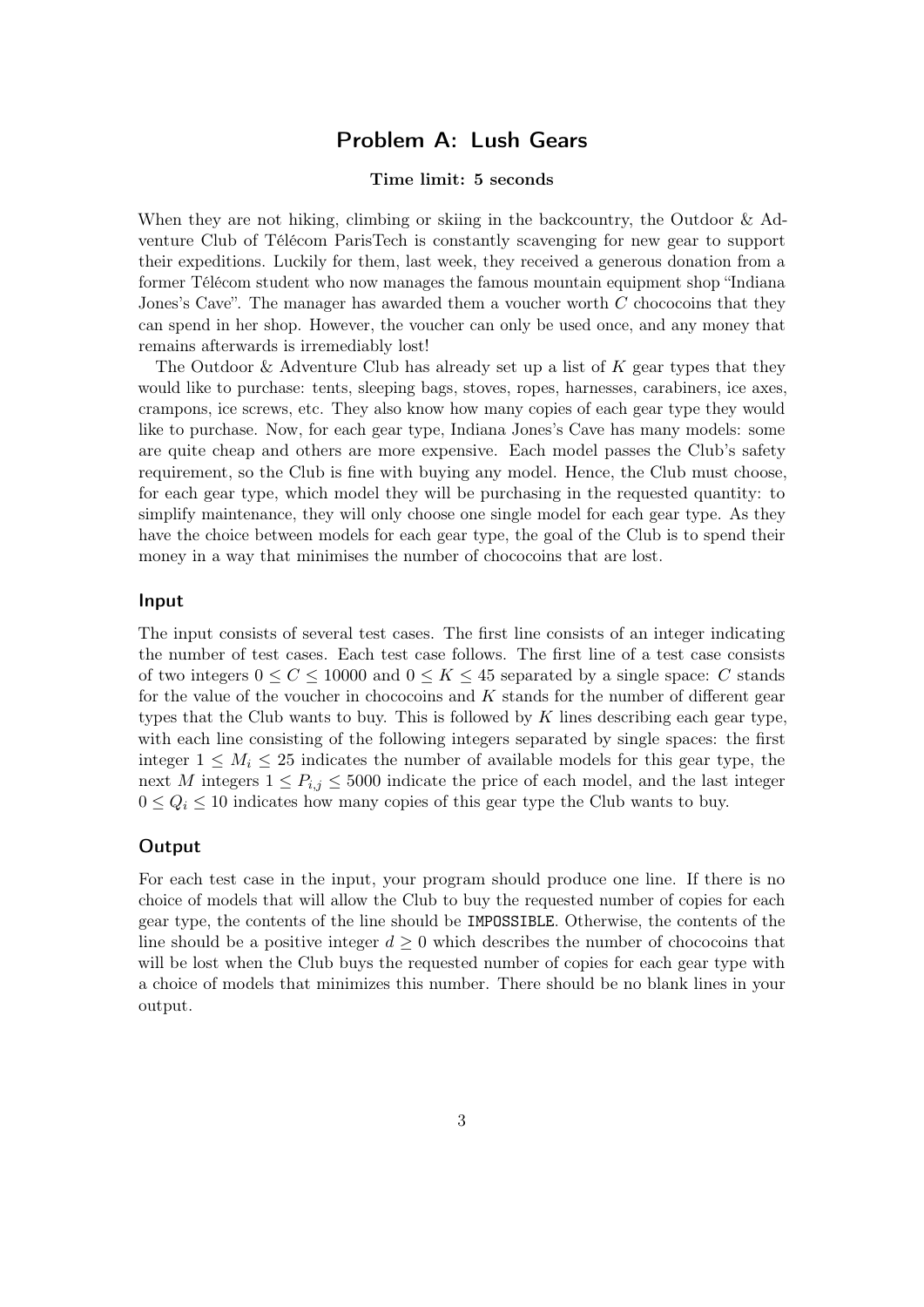# Sample Input

# Sample Output

| - 1<br><b>.</b> |  |
|-----------------|--|
| IMPOSSIBLE      |  |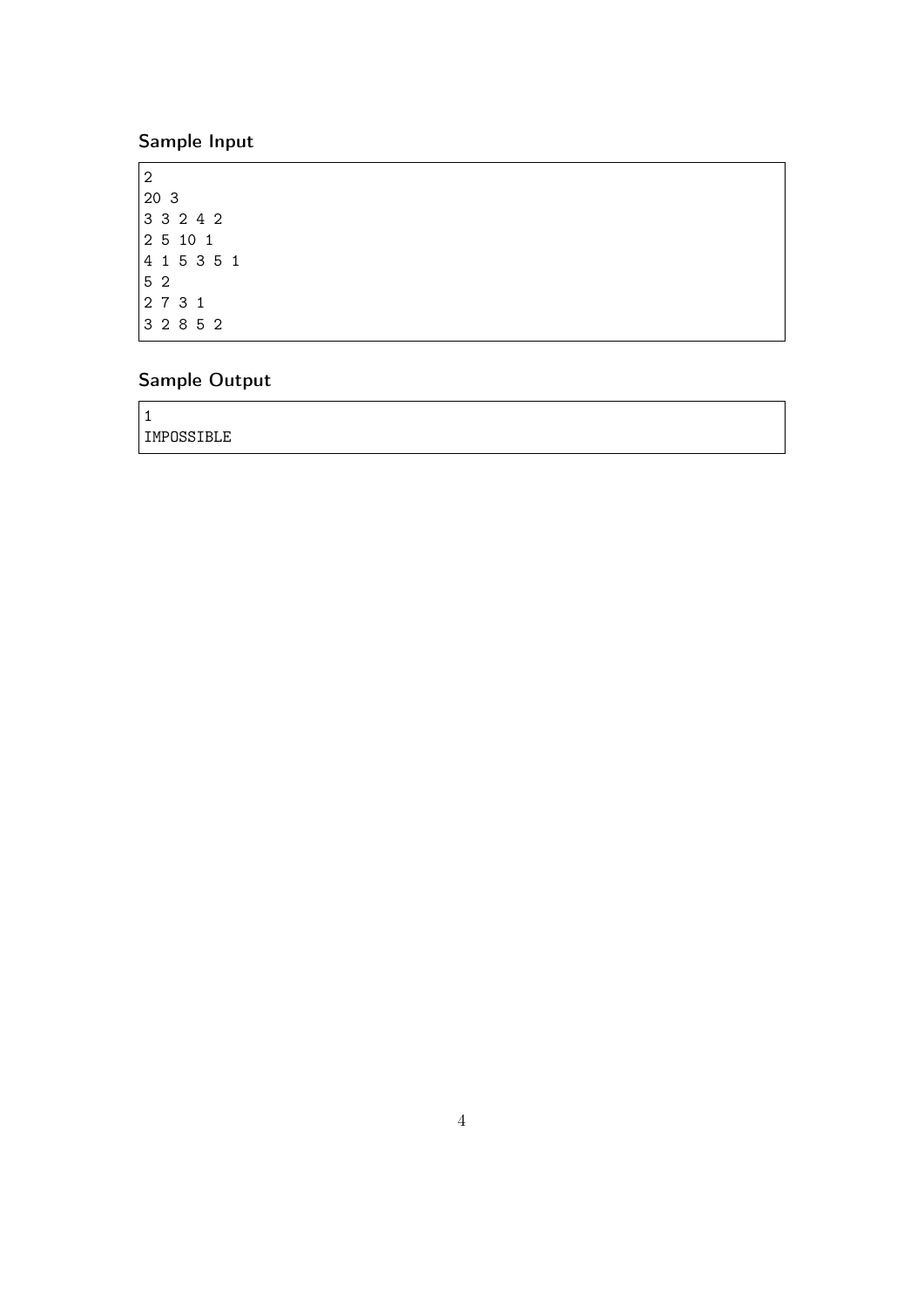### Problem B: Amateur Radio Network

#### Time limit: 10 seconds

<span id="page-4-0"></span>The Society for Wireless Emission and Reception Channels (SWERC) is a small community of residents of Hertzville. They love to organize small-talk gatherings on the radio-waves. The SWERC has one official radio frequency which is used by all their members, and all members have very powerful transmitters that can reach all other transmitters of the society so that they can all happily chat together. Whenever they are chatting, each transmitter automatically sets its emission power depending on the distance to the other transmitters used by SWERC members. Specifically, the power of each member's transmitter is proportional to the distance to the furthest transmitter.

Unfortunately for them, the new mayor of Hertzville is not fond of telecommunications. To be precise, the mayor claims that the SWERC's radio communications are a public health hazard, because the transmitters are too powerful. What the mayor is concerned about is the highest power setting of a SWERC transmitter.

In an attempt to negotiate, the SWERC is willing to split up into two groups, each of which would use a separate radio frequency. This would reduce the maximal transmission power, because each group's transmitter would only communicate with the other transmitters of that group. Specifically, the SWERC would decide how to allocate each member to one of the two groups. Within group 1, the transmitters would work as before: each transmitter would set its emission power according to the distance to the furthest transmitter in group 1, ensuring that all members of group 1 can still communicate as before. The same is true for group 2. As the SWERC is a very inclusive society, it would never consider isolating any single member. Hence, each group should contain at least two people, so that no member is left alone in a group on their own.

The SWERC will soon be meeting the mayor, and must come up with a concrete proposal. They need to know the smallest distance d such that the SWERC can be split into two groups, each group containing at least two people, such that, for each SWERC member, the maximal distance between that member and a member of their group is at most d. Can you help them?

#### Input

The input consists of several test cases. The first line consists of an integer indicating the number of test cases. Each test case follows. The first line of a test case consists of a single integer  $4 \leq N \leq 700$  indicating the number of members of the SWERC. This is followed by N lines describing each member: each line consists of two integers  $-10^3 \le X_i \le 10^3$ and  $-10^3 \le Y_i \le 10^3$  separated by a single space, indicating the x- and y-coordinates of the station of the i-th SWERC member. You may assume that two stations are always in different locations, namely, for all  $1 \leq i < j \leq N$ , we have  $(X_i, Y_i) \neq (X_j, Y_j)$ .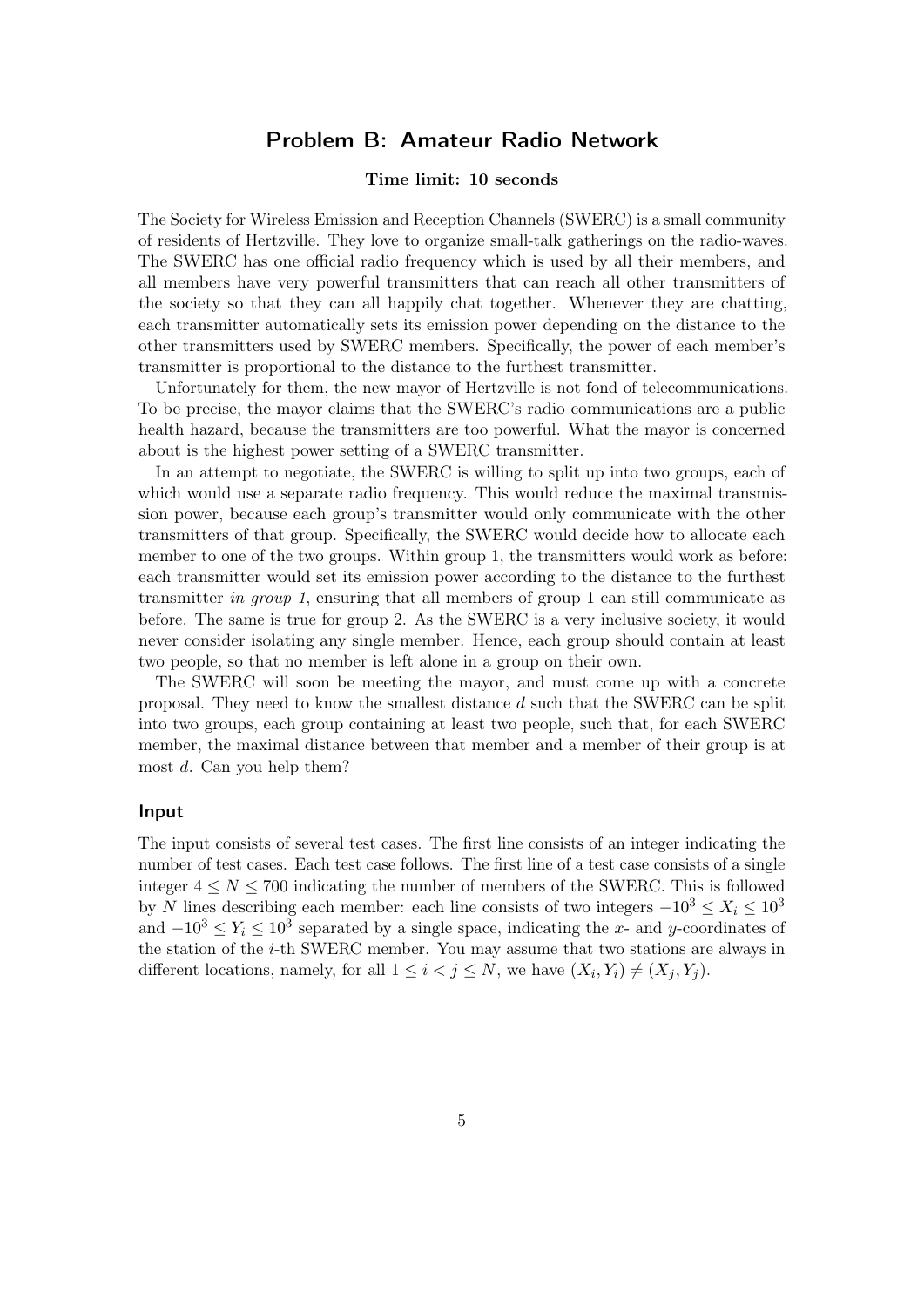

Figure 1: Illustration of the solution of the Sample Input

### **Output**

For each test case in the input, your program should produce one line containing a floating point number d with exactly two digits at the right of the decimal point. The value of d should be the smallest possible value (rounded up) which ensures that there is a way to partition the SWERC members into two groups, each group containing at least two people, such that the Euclidean distance between any two members of the same group is less than or equal to d. There should be no blank lines in your output.

### Sample Input

| 0 <sub>0</sub>                        |  |  |  |  |
|---------------------------------------|--|--|--|--|
| $\begin{vmatrix} 1 & 0 \end{vmatrix}$ |  |  |  |  |
| $1\quad1$                             |  |  |  |  |
| 3 <sub>1</sub>                        |  |  |  |  |
| 4<br>1                                |  |  |  |  |
|                                       |  |  |  |  |

### Sample Output

1.42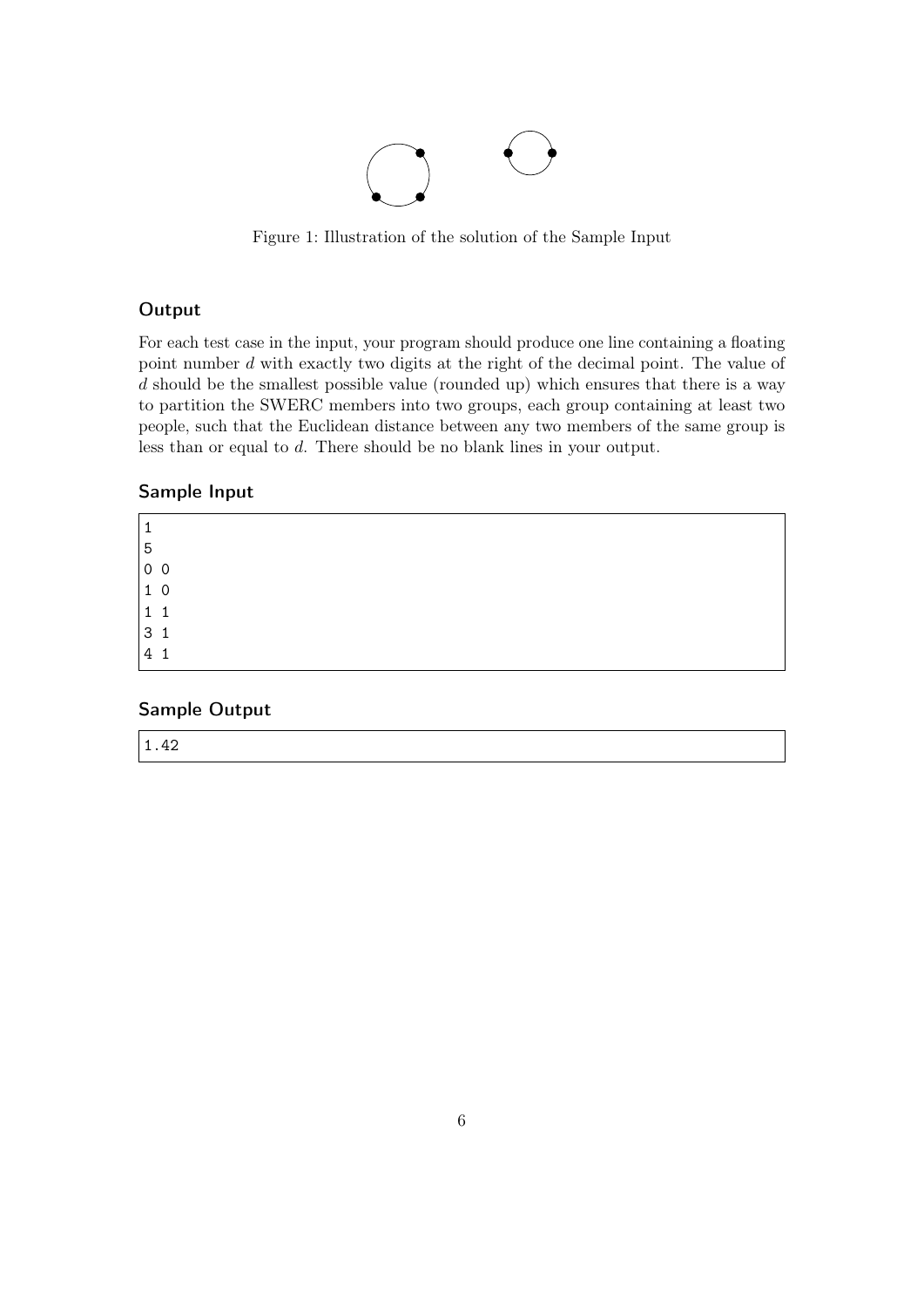### Problem C: Life on a Torus

### Time limit: 5 seconds

<span id="page-6-0"></span>Conway's game of life is played on a torus formed of  $m \times n$  square cells. An  $m \times n$  torus is just an  $m \times n$  rectangle where the left and right edges of the rectangle have been glued together, as well as the top and bottom edges. The cells are identified by their coordinates  $(r, c)$ , indicating the row number and column number. Every cell is either *dead* or *alive*. The state of the game is the pattern of live and dead cells on the torus.

Every cell on the torus has exactly 8 neighbors, which are the cells that are horizontally, vertically and diagonally adjacent. In particular, the neighbors of the cells  $(1, 1)$  are  $(0, 0)$ ,  $(0, 1), (0, 2), (1, 0), (1, 2), (2, 0), (2, 1),$  and  $(2, 2)$ . The neighbors of the cell  $(0, 1)$  are  $(m, 0), (m, 1), (m, 2), (0, 0), (0, 2), (2, 0), (2, 1),$  and  $(2, 2)$ .

At each step in time, the state of the game changes. The state of each cell at step  $i + 1$ is determined from the state of its 8 neighbors at step  $i$ , according to the following rules:

- If 1 or less of the neighbors of the cell were alive at step  $i$ , then the cell is dead at step  $i + 1$ .
- If 2 of the neighbors of the cell were alive at step  $i$ . then the state of the cell at step  $i + 1$  is the same as its state at step i.
- If 3 of the neighbors of the cell were alive at step  $i$ , then the cell is alive at step  $i + 1$ .
- If 4 or more of the neighbors of the cell were alive at step  $i$ , then the cell is dead at step  $i + 1$ .

The initial state is called the *seed* of the system. For  $k \in \mathbb{N}^*$ , we say that a state of the game has *period*  $k$  if, when the game is at this state, then we get back at exactly the same state  $k$  steps later. For instance, the configuration illustrated in the left diagram of Figure [2](#page-7-0) has period 2: after one step, we obtain the configuration illustrated in the right diagram, and after one step we obtain again the configuration illustrated in the left diagram.

For a given seed, the *period* of this seed is the smallest  $k \in \mathbb{N}^*$  such that the game, starting at this seed, eventually reaches a state with period  $k$ . Given a seed, your goal is to compute the period of the system.

#### Input

The input consists of several test cases. The first line consists of an integer indicating the number of test cases. Each test case follows. The first line of a test case consists of two positive integers  $3 \leq m \leq 8$  and  $3 \leq n \leq 8$  separated by a single space: m indicates the number of rows of the torus, and n indicates the number of columns. The next m lines represent the seed: each line describes a row and consists of precisely  $n$  characters which are either 'x' for a dead cell or 'o' for a live cell.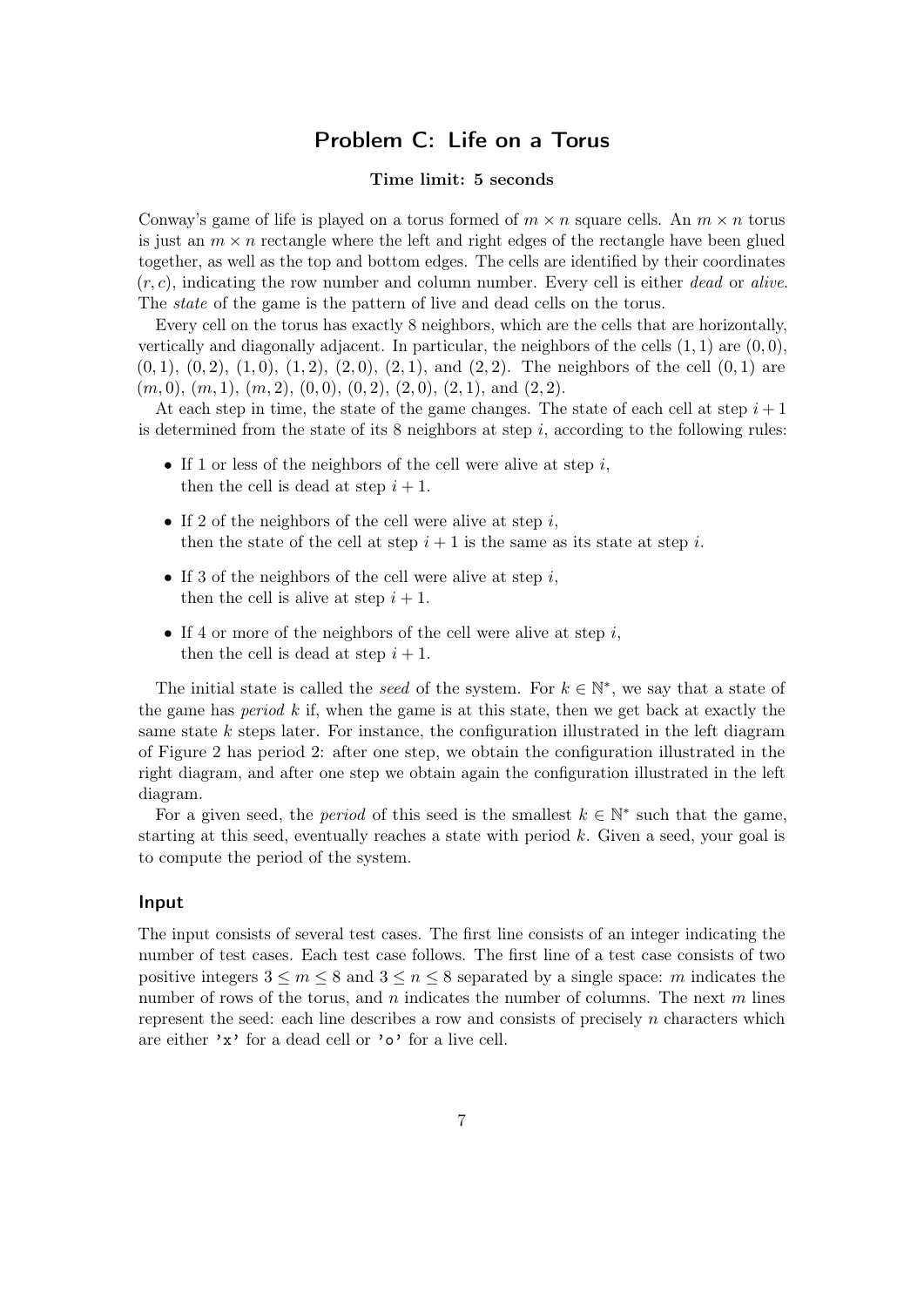### **Output**

For each test case in the input, your program should produce one line. The contents of this line should be a positive integer  $p > 0$  which is the period of the given seed. There should be no blank lines in your output.

| Sample Input |  |
|--------------|--|
|--------------|--|

| 2   |               |
|-----|---------------|
| 34  |               |
|     | xxxx          |
|     | <b>XOXX</b>   |
|     | xxxx          |
| ჩ ჩ |               |
|     | <b>XXXXXX</b> |
|     | XOOXXX        |
|     | XOOXXX        |
|     | xxxoox        |
|     | XXXOOX        |
|     | xxxxxx        |

### Sample Output

1 2



<span id="page-7-0"></span>Figure 2: Illustration of the second input from the Sample Input: a seed with period two, and the configuration to which it leads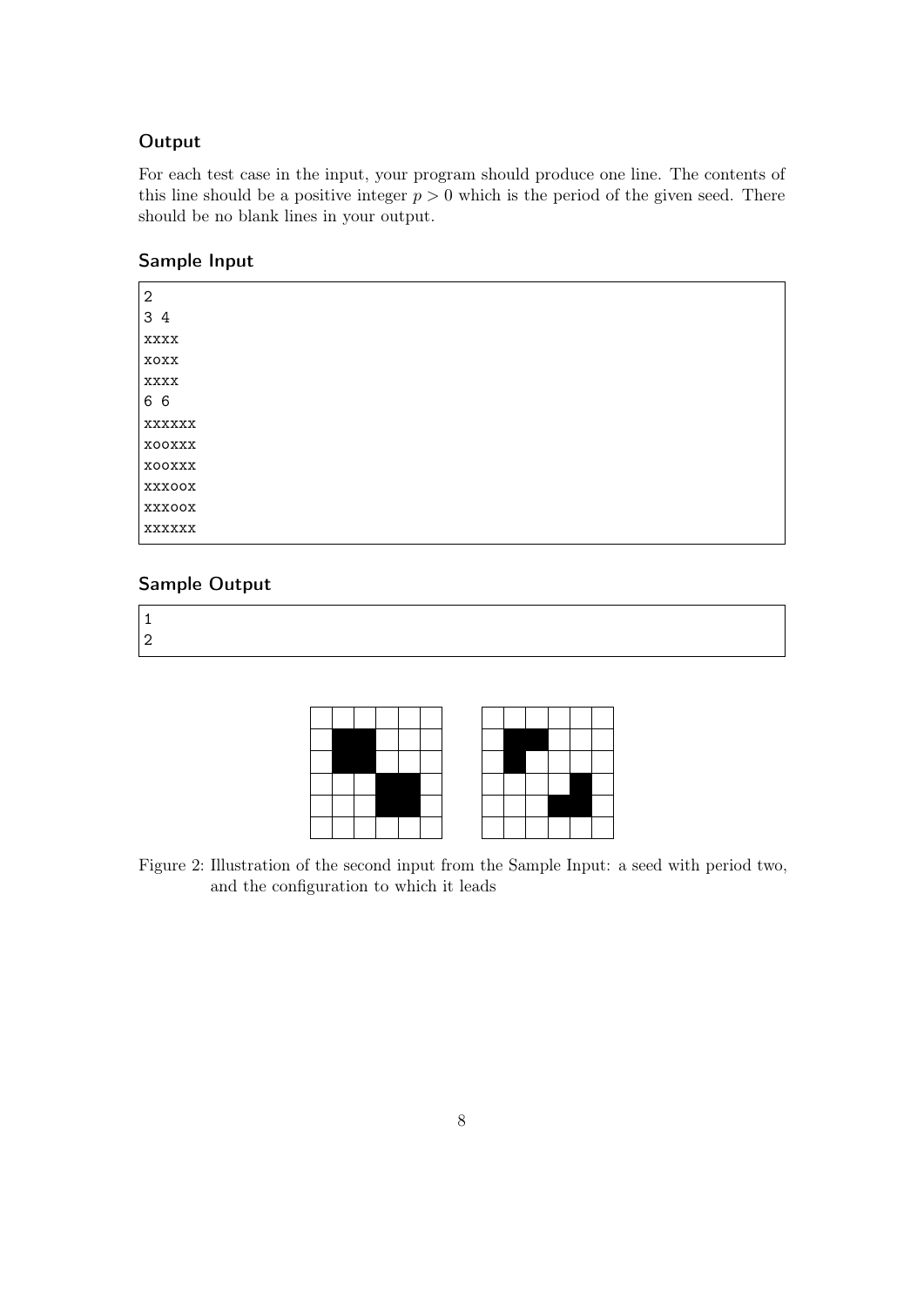### Problem D: Grumpy Groundhogs in Gridland

### Time limit: 10 seconds

<span id="page-8-0"></span>The wonderful forest of Gridland is home to the world's cutest population of groundhogs. During the exceptionally hot summer of this year, the groundhogs have merrily frolicked in the blossoming shrubs, and each of them has found their one true love among the other groundhogs.

However, winter has come, and the groundhogs are now all back to their separate burrows for winter. Of course, they are all very grumpy and lonely: they desire nothing more than to be be reunited with their one true love. Fortunately, the groundhogs have requested help from the Subterranean Way Excavation Research Company. As a representative of the company, your task is to build a tunnel network that will allow our enamored groundhogs to pay regular visits to each other. If you can do this, imagine how grateful the Gridland groundhogs would be!

Your preliminary survey has revealed that the Gridland soil consists of square cells labeled by pairs of nonnegative integer coordinates. The first integer represents the position on the x-axis, i.e., the distance to the origin (the leftmost point); and the second integer represents the depth. Each groundhog lives in a burrow on a cell with depth 0. Your excavation tools can empty any cell of the Gridland soil of depth 1 or more (the burrows themselves do not need to be excavated): the result is called a tunnel network. A path in the tunnel network is a sequence of excavated cells where each cell is either horizontally or vertically adjacent to the previous one (indeed, as any biologist would tell you, the Gridland groundhog is too fat to move between two diagonally adjacent cells). Your tunnel network should ensure that, for every groundhog couple, there is a path of excavated cells that connects the two burrows of that couple. However, to preserve the privacy of the groundhogs, it is extremely important that there be no path connecting two burrows whose inhabitants do not form a couple!

Your job is to resolve two questions. First, is it even possible to construct a tunnel network satisfying these conditions? Second, if it is possible, what is the maximum depth to which you will need to dig?

### Example

In the left diagram of Figure [3,](#page-9-0) there are four couples of groundhogs: the burrows of the members of each couple are labeled A, B, C, and D. The diagram illustrates a network of tunnels of depth 5, where excavated cells are hatched: in fact, 5 is the lowest possible maximum depth for a suitable tunnel network in this example.

Of course, it can be the case that no suitable tunnel network exists at all! For instance, in the right diagram of Figure [3,](#page-9-0) there are two groundhog couples A and B. It is not possible to connect the couple members with tunnels that do not intersect, so the poor groundhogs will remain grumpy all winter!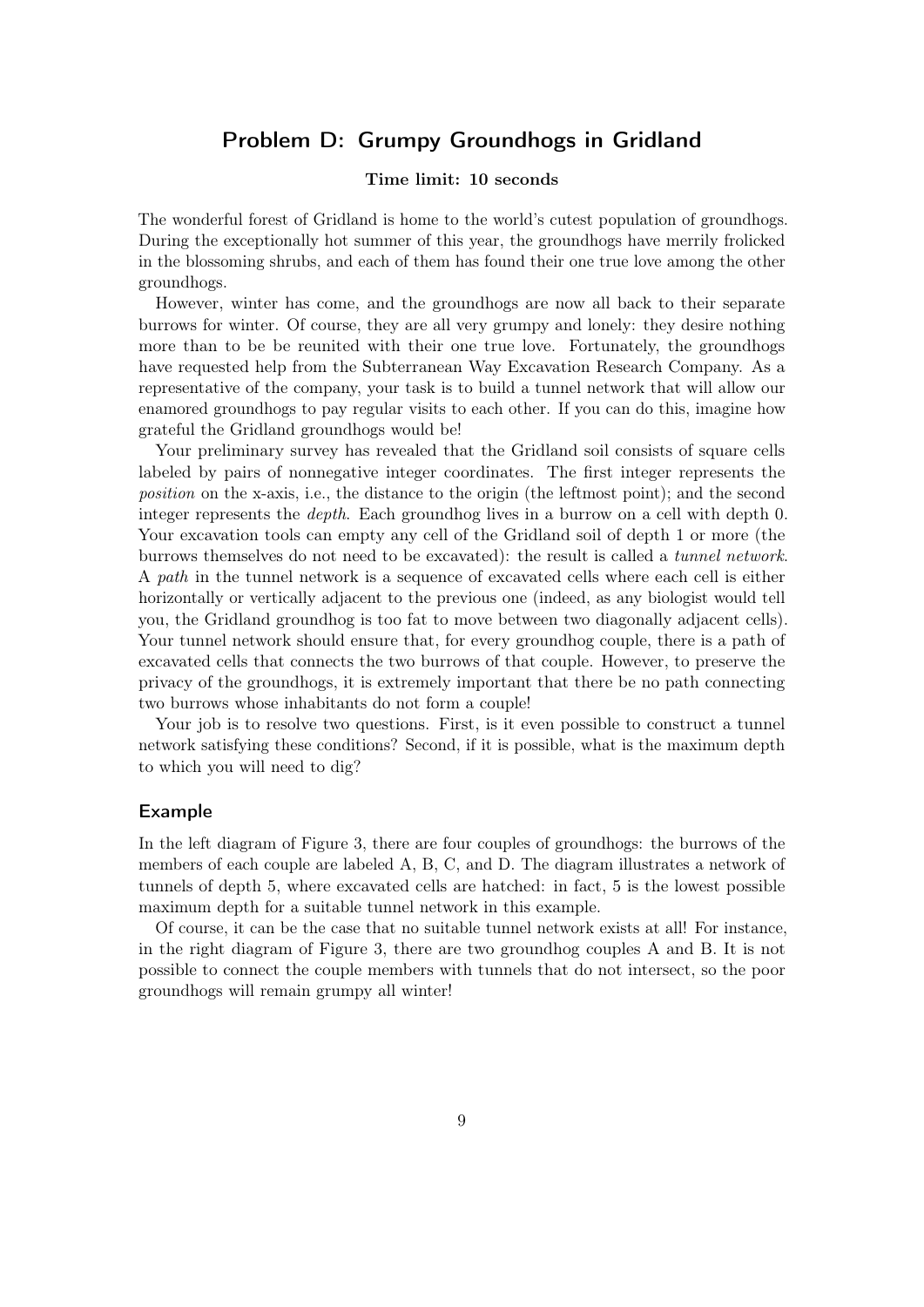

<span id="page-9-0"></span>Figure 3: Illustration of the first two inputs from the Sample Input

### Input

The input consists of several test cases. The first line consists of an integer indicating the number of test cases. Each test case follows. The first line of a test case consists of a positive integer N indicating the number of groundhog couples, with  $1 \leq N \leq 10^6$ . This is followed by N lines describing each couple: each line consists of two positive integers  $0 \le a_i < b_i \le 10^9$  separated by a single space, indicating the position of the burrow of the first and second member of the couple (starting with the leftmost one). There are never two groundhogs living in the same burrow, and there are never two adjacent burrows (i.e., the absolute difference between the position of any two burrows is no smaller than 2).

### **Output**

For each test case in the input, your program should produce one line. If there is no tunnel network that satisfies the conditions, the contents of the line should be IMPOSSIBLE. Otherwise, the contents of the line should be a positive integer  $d > 0$ , which is the smallest possible depth such that there be a tunnel network that satisfies the conditions and where the depth of every excavated cell is no greater than d. There should be no blank lines in your output.

### Sample Input

4 4 0 15 2 9 4 6 11 13 2 0 4 2 6 1 0 2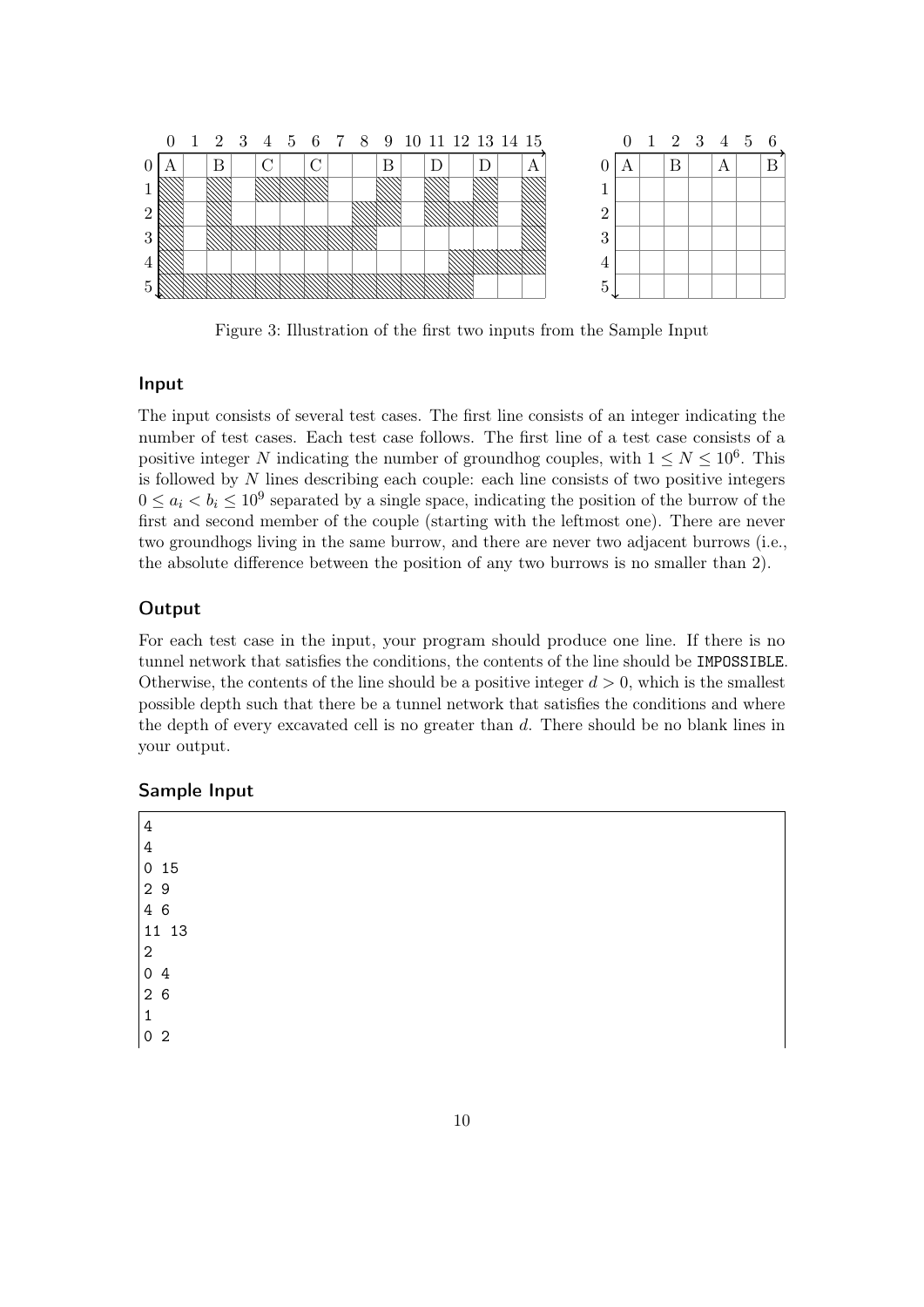| 7  |       |
|----|-------|
|    | 026   |
|    | 10 16 |
|    | 12 14 |
|    | 20 22 |
|    | 2 24  |
|    | 418   |
| 68 |       |

# Sample Output

| ა          |  |
|------------|--|
| IMPOSSIBLE |  |
| ۴          |  |
| 9          |  |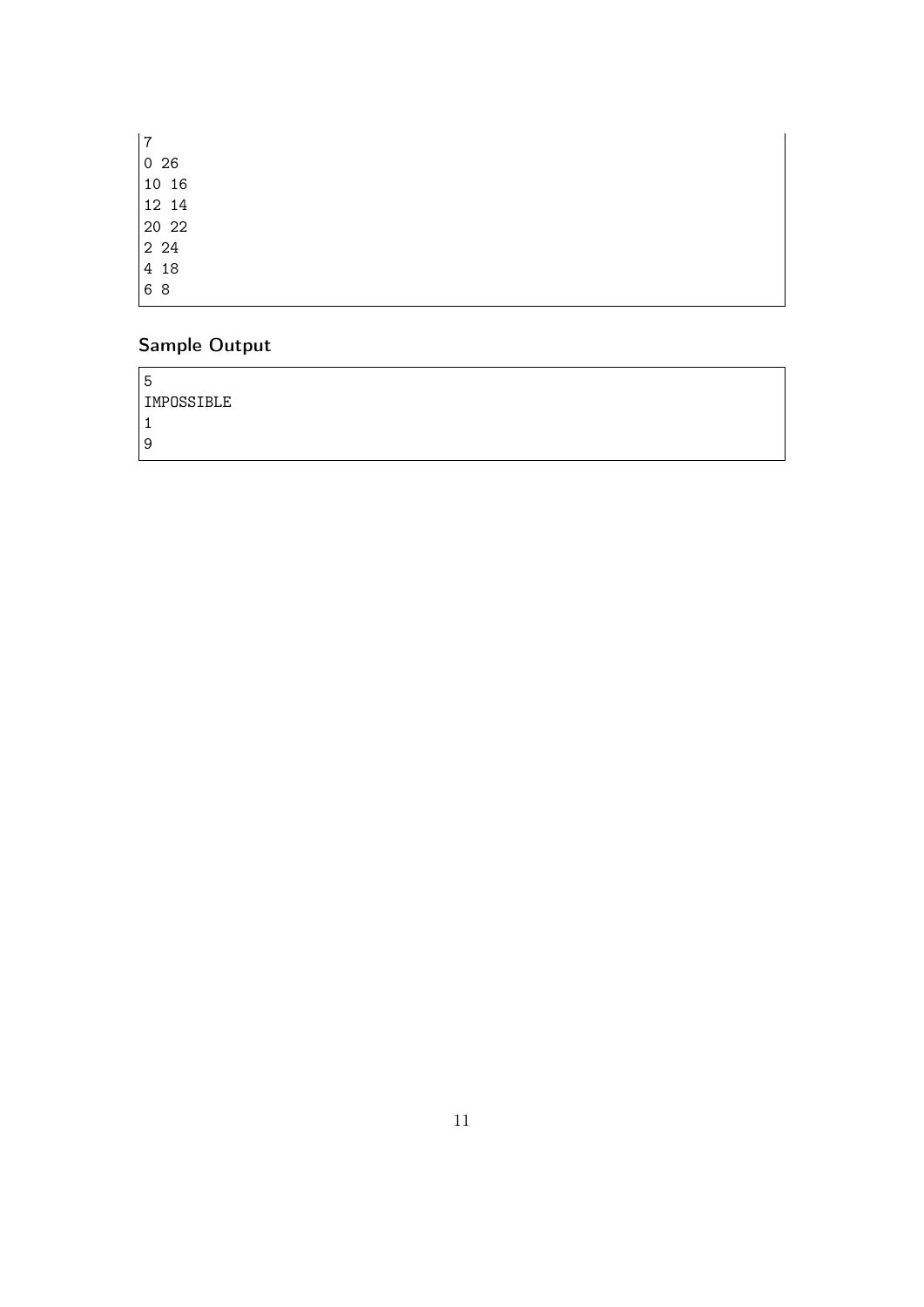### Problem E: Commuting Mathematicians

### Time limit: 10 seconds

<span id="page-11-0"></span>The Association of Commuting Mathematicians (ACM) has a long-standing tradition of debating the latest developments in science, technology, engineering, and mathematics, during subway trips. While on a subway trip, all ACM members strictly abide by the association's first ground rule: "Don't walk and talk." Thus, the debate is interrupted whenever the trip requires a transfer from one subway line to another. ACM members also fit the stereotype of the absent-minded professor, so they always forget the current topic when they are transferring, and open an unrelated new discussion when taking their seats on the new line. Debates are consequently hardly ever conclusive.

ACM members have discussed the problem on the subway, and agreed that they would need a fast and simple way to get around the city using the subway, while minimizing both the travel time and the number of line transfers. They were about to find an optimal solution for this task, but unfortunately they had to transfer and started talking about radio networks and groundhogs instead... It is thus up to you to solve their annoying problem.

The subway network is a graph consisting of stations and subway lines. A station is identified by a nonnegative integer number, e.g.,  $42.$  A *subway line* is a sequence of stops, each stop being a station, with a travel time between each pair of adjacent stations. For instance, in Example 1 of Figure [4,](#page-13-0) there are three lines: the blue line, the green line, and the orange line. Subway cars follow the line in both directions: travel times in either direction are the same, and the waiting time when transferring from one line to another is neglected. The stops of a line always correspond to different stations, except that lines may be cyclic: in this case, the last stop is the same station as the first stop, and the subway cars follow the line in both directions.

Knowing the details of the subway network, you must find the best travel route for the ACM members from a departure station to a destination station. The first objective of the algorithm is to minimize the travel time. In addition, among all routes having the minimal travel time, the algorithm should also minimize the number of transfers from one line to another. Note that it is never possible (or useful) to transfer from one line to itself.

#### Input

The input consists of several test cases. The first line contains an integer indicating the number of test cases. Each test case follows. The first line of a test case consists of two positive integers  $0 < N \leq 1000$  and  $0 < L \leq 50$  separated by a single space: N indicates the number of stations and  $L$  indicates the number of subway lines. This is followed by  $L$  lines describing each subway line, with each line consisting of the following integers separated by single spaces: the first integer  $1 < K_i \leq N+1$  indicates the number of stops on the line, and the next  $2 \cdot K_i - 1$  integers  $S_{i,1}, T_{i,1 \leftrightarrow 2}, S_{i,2}, T_{i,2 \leftrightarrow 3}, \ldots, S_{i,K_i-1}, T_{i,(K_i-1) \leftrightarrow K_i}, S_{i,K_i}$ specify the stops and the travel time between the stops. Specifically, for  $1 \leq j \leq K_i$ , the integer  $0 \leq S_{i,j} < N$  describes the station at the *i*-th stop and, for  $1 \leq j < K_i$ , the integer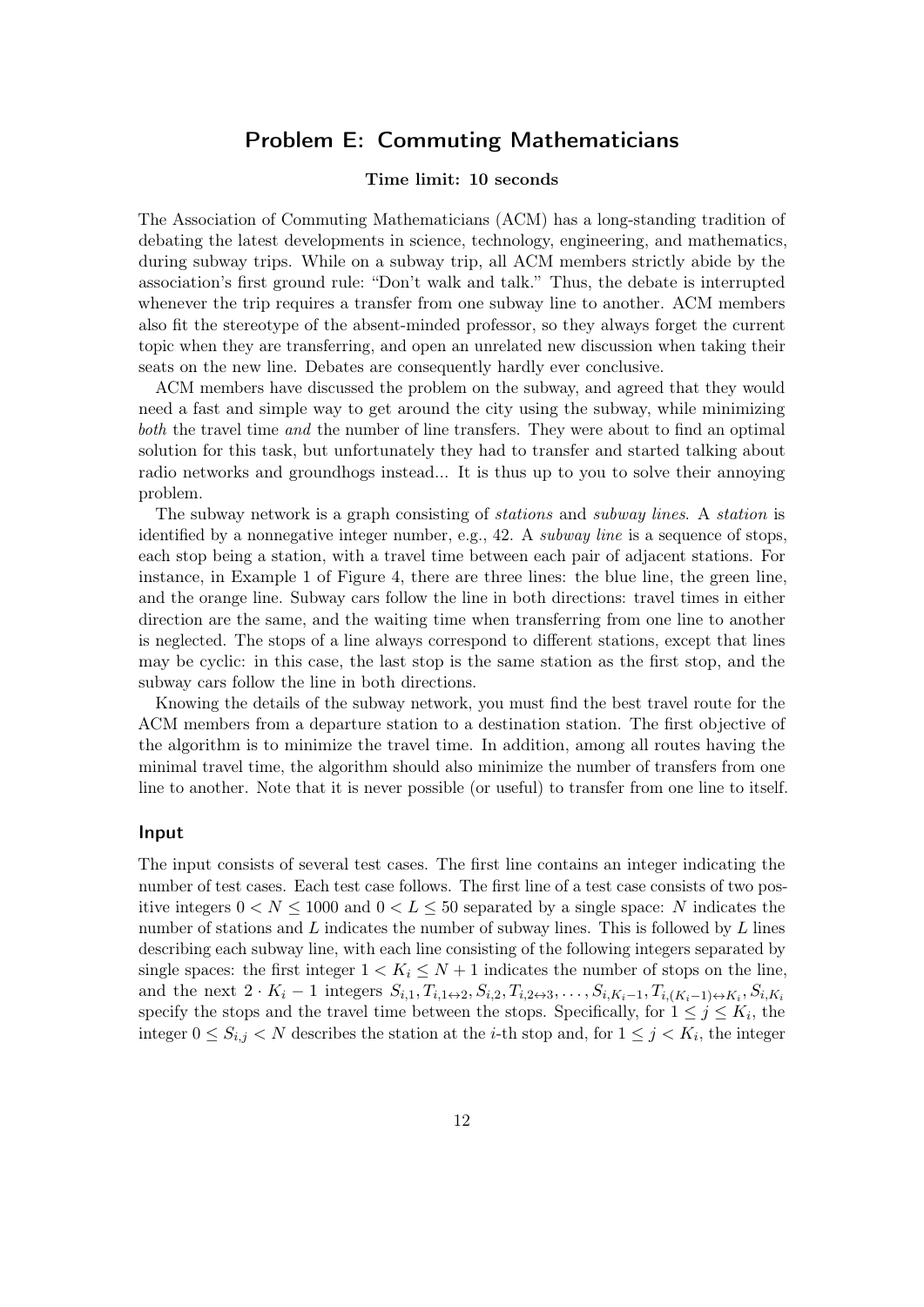$0 < T_{i,j \leftrightarrow (j+1)} \leq 60$  describes the travel time in minutes between the stops j and  $j+1$  on this line. Cyclic lines may only form a single cycle, i.e., the first station of one line is also the last station of that line. All non-extremal stations have to be different, meaning that  $S_p \neq S_q$  for any  $1 \leq p < q \leq K_i$  except possibly when  $p = 1$  and  $q = K_i$ . The test case ends with a line that consists of two integers  $0 \leq F < N$  and  $0 \leq D < N$  separated by a single space:  $F$  indicates the departure station and  $D$  indicates the destination station. We always have  $F \neq D$ , and a guarantee that there is a path between the stations F and D.

#### **Output**

For each test case in the input, your program should produce one line consisting of two integers separated by a single space. The first integer should be the smallest number of minutes of a path that goes from the departure station to the destination station. The second integer should be the smallest number of transfers of a path that goes from the departure station to the destination station in the smallest number of minutes. There should be no blank lines in your output.

#### Example

The sample input below specifies two test cases. The subway network of each test case is illustrated by Figure [4.](#page-13-0) The first example consists of three subway lines. The green line stops at stations 0, 1, and 2, with travel times of 3 and 2 minutes respectively. The orange line connects 2 and 3 with a travel time of 4 minutes. The blue line connects 2 and 4 with a travel time of 1 minute. The ACM members would like to go from station 0 to station 4. The best possible path takes 6 minutes and requires one change, from the green line to the blue line.

The second example consists of two lines. The green line forms a circle connecting all stations in the network and taking 2 minutes to go between any two consecutive stations. The orange line directly connects stations 1 to 4, with a travel time of 4 minutes. The mathematicians want to go from station 1 to 4. There are two fastest routes, each of which has a travel time of 4 minutes: to go via the green line, or by the orange line. Further, neither of these two options requires a line change.

#### Sample Input

2 5 3 3 0 3 1 2 2 2 2 4 3 2 2 1 4 0 4 5 2 6 0 2 1 2 2 2 3 2 4 2 0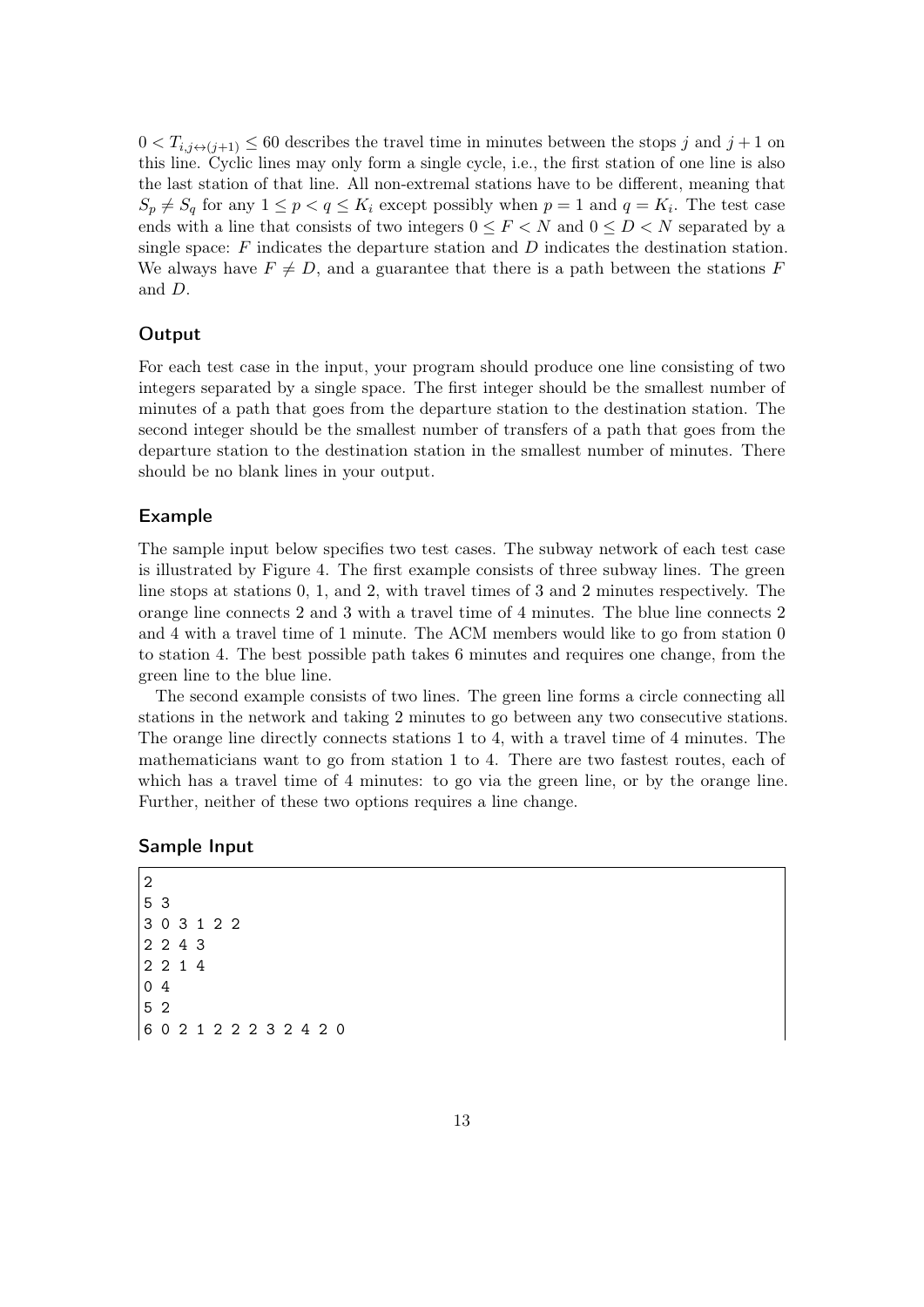

<span id="page-13-0"></span>Figure 4: Subway networks of the sample inputs (see below).

| $ 2 \t1 \t4 \t4$ |  |  |  |
|------------------|--|--|--|
| $ 4\;2$          |  |  |  |

# Sample Output

| 61 |  |  |  |  |  |
|----|--|--|--|--|--|
| 40 |  |  |  |  |  |